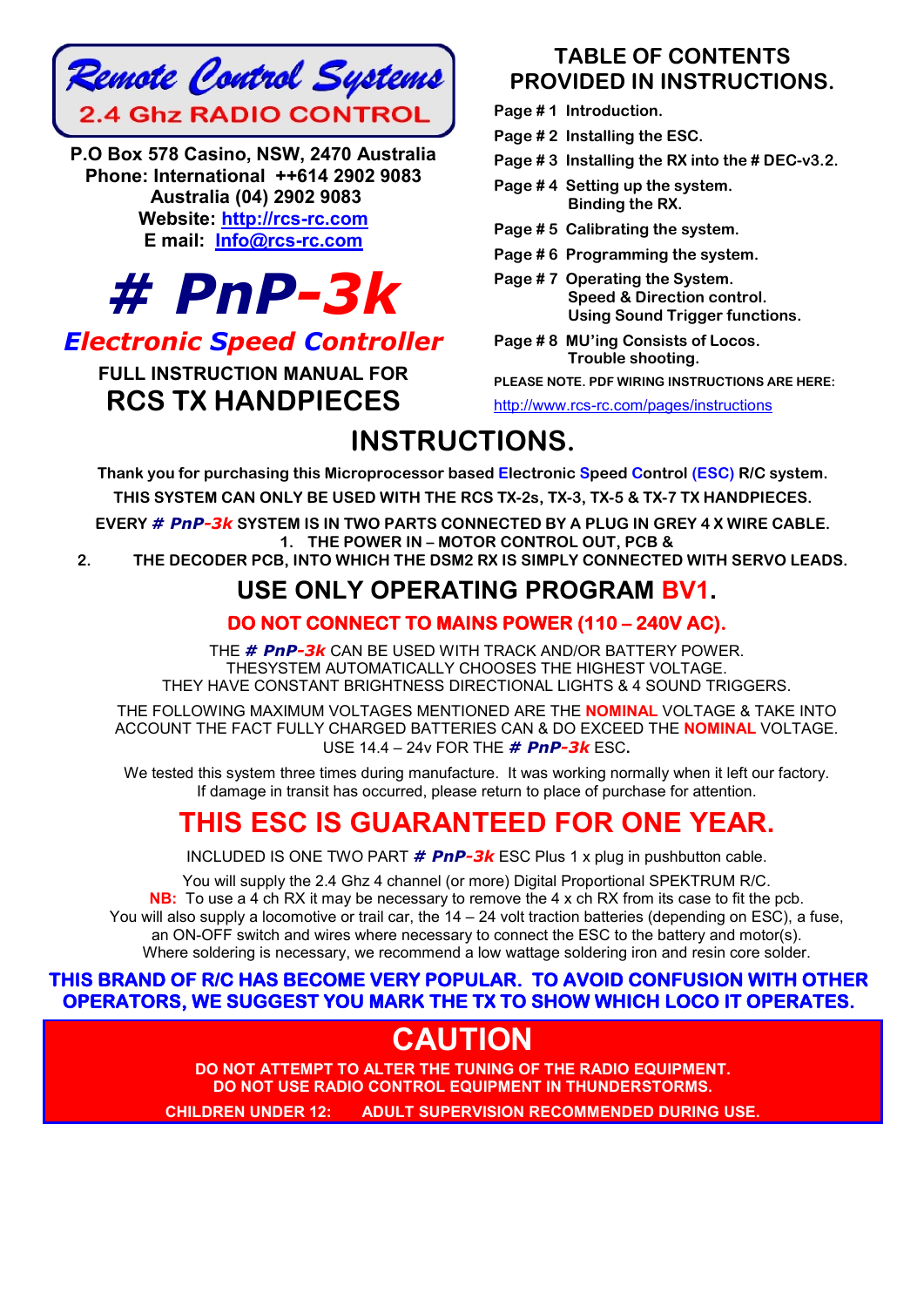# INSTALLING THE # *PnP-3k* ESC.

*# PnP-3k* ESC's can only be used with use RCS TX-2s, TX-3, TX-5 & TX-7 TX HANDPIECES. You can use any DSM2 compatible RX's which are connected to the ESC decoder part with a supplied # SIG-ADAPT. Be sure and plug the servo leads into the correct sockets on the actual RX.

A supplied pushbutton is used for initial speed calibration and making system program changes such as Start/Max voltage, default direction start, system reset & sound trigger outputs from momentary to latch ON – OFF.

#### USING EXTRA SERVOS.

Simply plug the servo leads the right way around into the Ch # 5 & Ch # 6 sockets on the RX. See the ESC diagram.

#### LOCOMOTIVE SEPARATION.

It is not necessary to separate 2.4 GHz R/C R/C systems with crystals. They are all legal for air & ground use. Every TX has a unique identifier code. Most SPEKTRUM RX's (and DSM2 clones) can be "BOUND" to an RCS TX handpiece.

"BINDING" must be done before the system can be used. See page #4 for the "BINDING" procedure.

#### INSERTING THE SPEKTRUM or DSM2 COMPATIBLE RX.

The 2.4 GHz RX must be removed from the plastic case so that it can plug into the 8 way socket. It then simply plugs into the 8 way socket upside down & eliminates all servo leads.

Be very careful locating the pins into the 8 pin pcb socket. Accurately align the RX pins to the numbers shown.  $B - 6$ . It will be a stiff push fit, but do not force the RX home.

The # DEC-v3.2 provides a 5 volt BEC supply for the RX. The RX does not need batteries.



Hold one part in each hand. Carefully line up pins  $# 1 - 6$ .



Alternately, the separately sold # DEC-ADAPT" kit permits the RX to be mounted anywhere you wish.



Then gently press onto socket. The fit will be tight. Do not force. The BATTERY – BIND terminals must NOT be connected.

© RCS 2011



The  $\#$  SIG-ADAPT kit. Insert the 1 x 3 way servo cable into the # AR600 RX # 1 servo output. The 3 x single wire cables into the Ch #'s 2, 3 & 4.



Carefully line up the # SIG-ADAPT pcb with pin #'s 1 - 6 on the # DEC-v3.2 & gently press it home onto the sockets.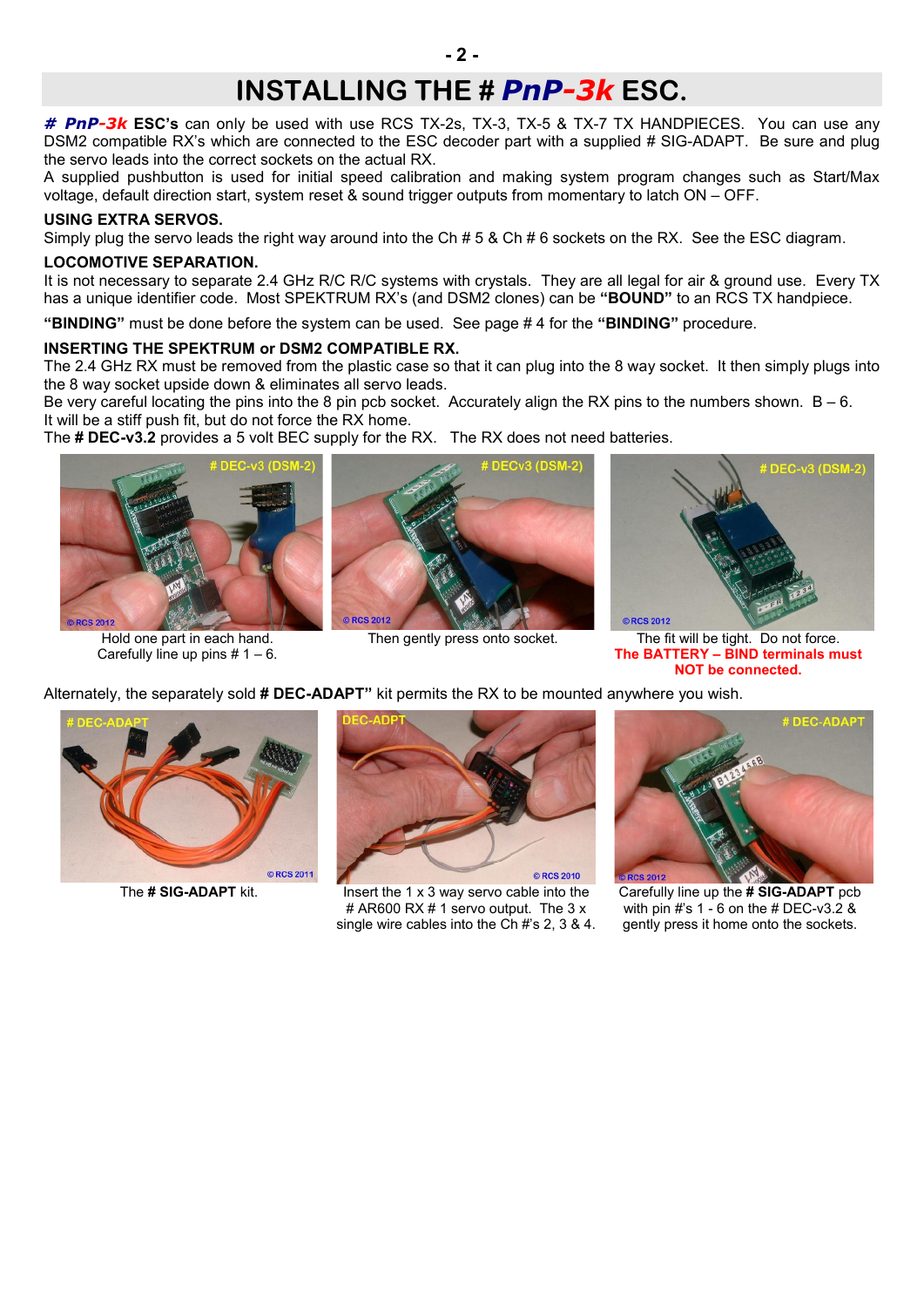#### PLACING RX ANTENNA.

Other than with brass locos, it does not matter where you place the antenna(s).

We have at least 200' + range with the system in plastic locos. There is NO "glitching" or "Rusty Bolt Effect".

N.B. With metal locos the antenna may need to be vented externally to maximise range. Although, there is evidence that 2.4 GHz RX's have been successfully used with the RX & antenna inside a dummy water tank of a live steam loco. Turn the 2.4 GHz TX OFF to save the batteries & the loco will "Cruise" along until the TX is turned ON again & manual

#### INSTALLING THE *# PnP-3k* ESC.

Wiring diagrams follow.

#### POWER SOURCES.

control resumed.

You can use Constant track voltage **AND/OR** battery power. See below.

Maximum voltages for a particular ESC are shown on page # 1.

#### PnP TRACK POWER.

The *# PnP-3k* is a Plug'n'Play pcb designed to be used with AristoCraft® and Bachmann® locos equipped with the standard PnP socket. It will collect constant track voltage. Filtered DC is recommended. You may be able to use a non DC supply such as DCC. Battery power is available via the end of loco sockets fitted to AristoCraft<sup>®</sup> locos.

On board battery back up of the track power is available via the fitted screw terminals on the *# PnP-3*. The system automatically selects the highest available voltage. Make sure the battery pack is fully charged before using the system.

#### BATTERY POWER.

There are two ways of powering the system with batteries.

1. Using the regular battery connection through the loco wiring. Absolute minimum voltage will 14.4 volts.

2. Using the battery input terminals on the ESC itself. 12 volts is useable.

For your particular ESC connect the traction battery, which **MUST BE FUSED**, as per the wiring diagram.

*RCS* R/C offers a variety of installation kits for on board use such as the # BIK-U3/6 which has screw terminals to simplify installations. For trail car installations we also have the # BIK-TC2/3 and # BIK-TC5.

When used with the Bachmann<sup>®</sup> K-27, we have a special kit,  $\#$  BIK-K27 to simplify installation.

#### MOTOR CONNECTION.

The *# PnP-3k* is a simple plug in installation. No extra re-wiring to the motors or lights in the loco is needed.

AristoCraft<sup>®</sup> locos. We supply the  $\#$  # PnP-3 programmed with the default pre-set to suit AristoCraft<sup>®</sup> locos.

Bachmann® Spectrum® Fn3 locos. You can easily reset the ## PnP-3 default direction to suit the Bachmann® Spectrum® Fn3 locos that have a PnP socket. See page # 6, 3.4 Default Direction.

#### SHORT CIRCUIT & OVERLOAD PROTECTION.

All *# PnP-3k* ESC's are self protecting. Although there is output overload and short circuit protection built into them, it is essential the track power and battery supply be fused for overall system protection. See the wiring diagram pages.

#### LOCOMOTIVE LIGHTING.

## PnP-3 ESC's have transistor controlled directional lighting. Please note: Maximum current is 100 ma per terminal. Please do not try and run multiple incandescent bulbs with the outputs.  $2 - 3$  LED's will be just fine. The ## PnP-3 White (F) - Yellow (R) 2 wire cable needs to be connected to the ESC part. See the wiring diagram.

### DEFAULT START UP DIRECTION.

The *# PnP-3k* ESC's are programmed to be the same as the AristoCraft® on board TE & REVOLUTION. As such, the default motor direction & lights for Bachmann<sup>®</sup> PnP socket equipped locos will need to be reset. See page # 6 section 3.4. You may also need to reverse the F & R lighting.

On some AristoCraft® locos the PnP socket & lights are wired backwards. In this case the default direction will also need to be reset. See page #6 section 3.4. You may also need to reverse the F & R lighting wires.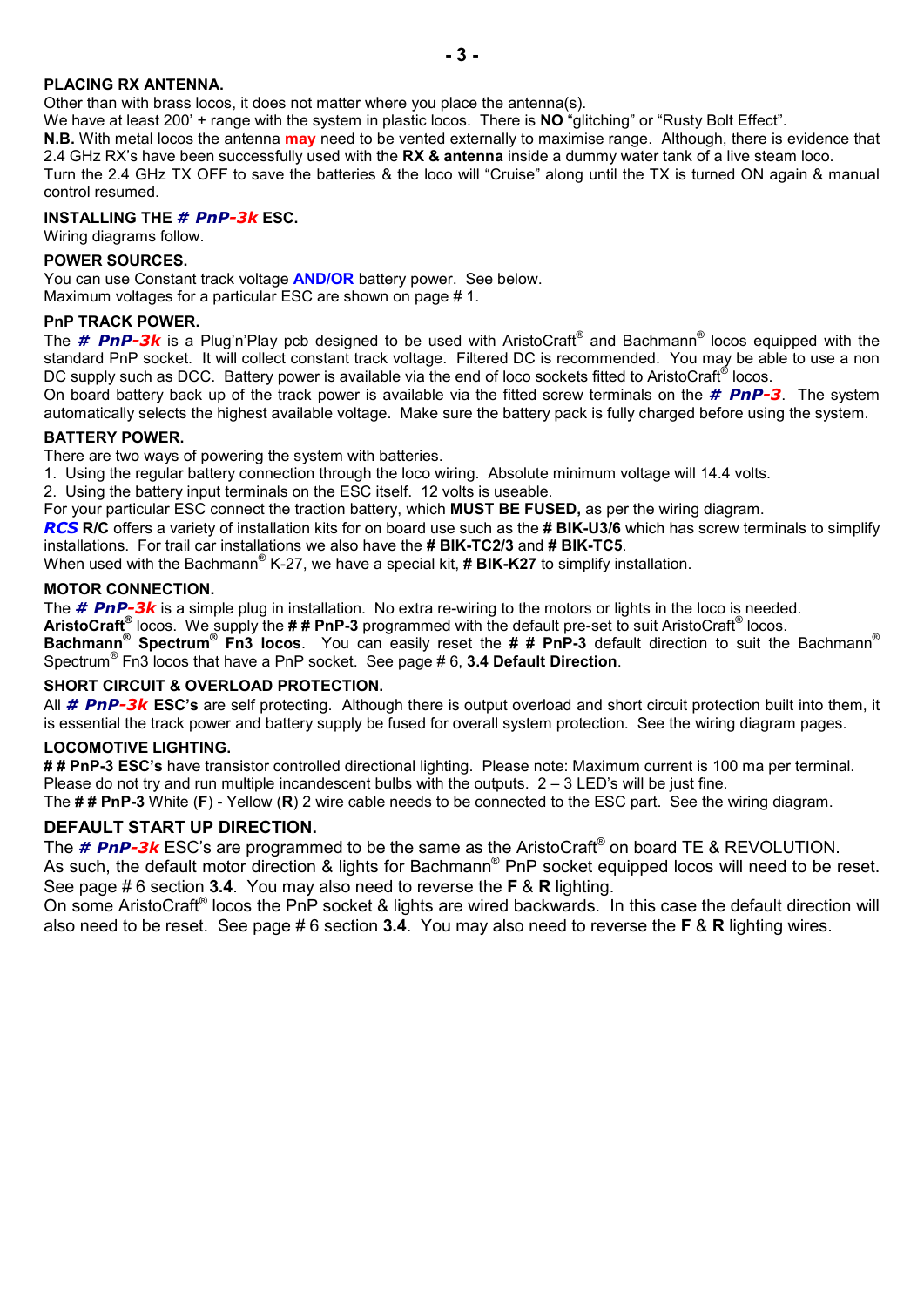# SETTING UP THE *#OMEGA-3v5k* ESC.

## THESE INSTRUCTIONS REFER TO THE **TX-2s, TX-3, TX-5 & TX-7** 2.4 GHz 5 CHANNEL R/C. ALL THE ABOVE TX's USE THE SAME BINDING PROCEDURE.

### Prior to using this system there are two procedures that must be carried out by the operator, unless the TX and RX have already been bound and the system calibrated;

# 1. "BINDING".

The  $1<sup>st</sup>$  procedure is to "BIND" the receiver (RX) to the Transmitter (TX).



#### "AUTOMATIC BINDING".

Our # DSM2-EM(AB) has this feature.

1.1 Switch on Rx. LED will flash once every 2 seconds. Wait 20 seconds until Rx LED flashes rapidly.

1.2 Then press & hold TX bind button & switch TX on. TX LED will flash more slowly for several seconds. When Rx LED starts flashing let go of both TX buttons.

1.3 Bind is complete when Rx LED stays On.

1.4 If the system has been calibrated the **ESC** LED & both loco lights will immediately blink three times

If LED does not come on within 10 seconds or continues flashing every 2 seconds (= scanning), the bind has failed. Switch TX and RX off, move them closer together or further apart and retry.

Binding is most reliable when no other 2.4 GHz R/C systems are on. & then go to solid ON.

"MANUAL BINDING". Simply insert the binding plug into the bind socket on the regular DSM2 RX. When the RX flashes rapidly follow the RX binding procedure above. Remove the binding plug before commencing operation.

When "BINDING" is complete the RX LED will change to solid ON. If the system has been calibrated the ESC LED & both loco lights will immediately blink three times & then go to solid ON.

#### N.B. If manually binding, the "BINDING" plug MUST be removed BEFORE the SYSTEM is turned OFF.

Once the "BINDING" plug is removed & stored safely. The R/C system is now ready for speed calibration. Not necessary if already done.

Please note the LED's on the **ESC** pcb & the front and rear lights (if fitted) will stay OFF until "BINDING" is completed. The loco will always give a very slight jerk at switch ON. This is normal. See Page # 9.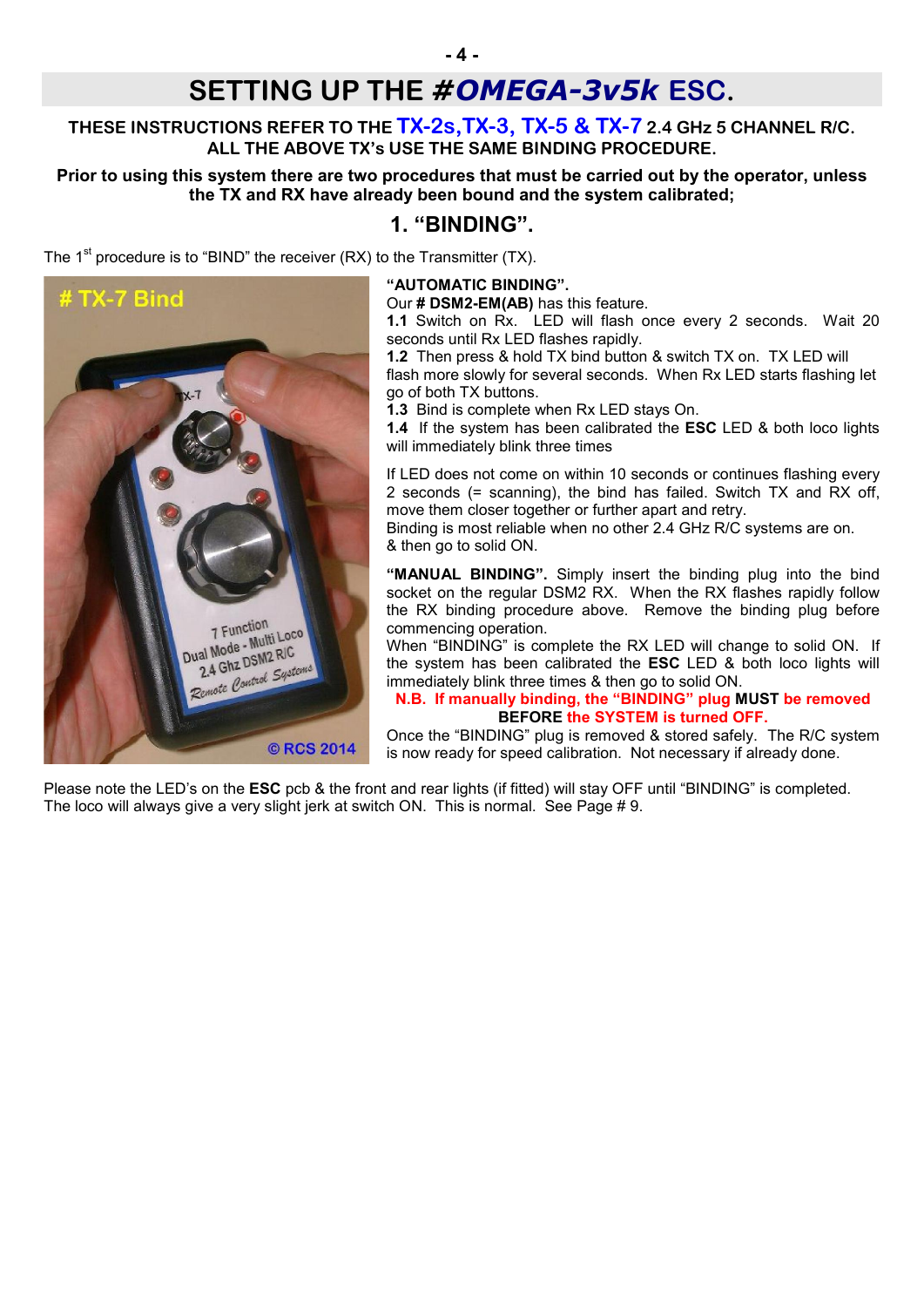All RCS TX handpieces with a knob for direction set work exactly the same. The TX-7 is for illustration purposes. RCS # *OMEGA-3v5k* systems are pre-calibrated when sent out. Please test the system before re-calibrating it. Assuming the RX has been correctly plugged into the ESC the system will perform as described later.

The  $2^{nd}$  step in system preparation is to calibrate the direction & throttle knobs. Even though this step is only needed once when first setting up an uncalibrated ESC, from time to time it is advisable to run through the procedure to ensure the best possible system performance is achieved.

- 5 – 2. CALIBRATION.

A pushbutton is mounted on the pcb for both Calibration & system Programming. See 2.2 below right. You can calibrate & program the system external to the loco by adding the separately available plug in # P-BUTTON.



2.1 Turn the TX ON. Make sure Throttle knob is set to Min. (i.e. fully CCW).



2.2 Press and HOLD ESC push-button down & turn the ESC/Rx ON. Release the pushbutton when LED's light. N.B. Ignore references to Ch # 5, Ch # 6 and binding plug in pic.

Reaction; 1. Both ESC LED's & both front & rear lights will turn solid ON. Then, once TX & RX are linked, both ESC LED's & both front & rear lights will immediately flash rapidly.



2.3 Twist the small direction knob right & left full travel a couple of times. Pause briefly each way then return knob to the middle position.

2.4 Rotate throttle knob from Min to Max & back a couple of times. Pause briefly at each extreme then return knob to Min (CCW) setting.

2.5 Press & release the ESC pushbutton to exit Calibration mode.

Reaction; Both ESC LED's & both loco lights will blink three times at a slower rate & both lights will go to solid ON. The system is in neutral and ready to operate. Either turn the loco and TX OFF for later use, or proceed to page # 6.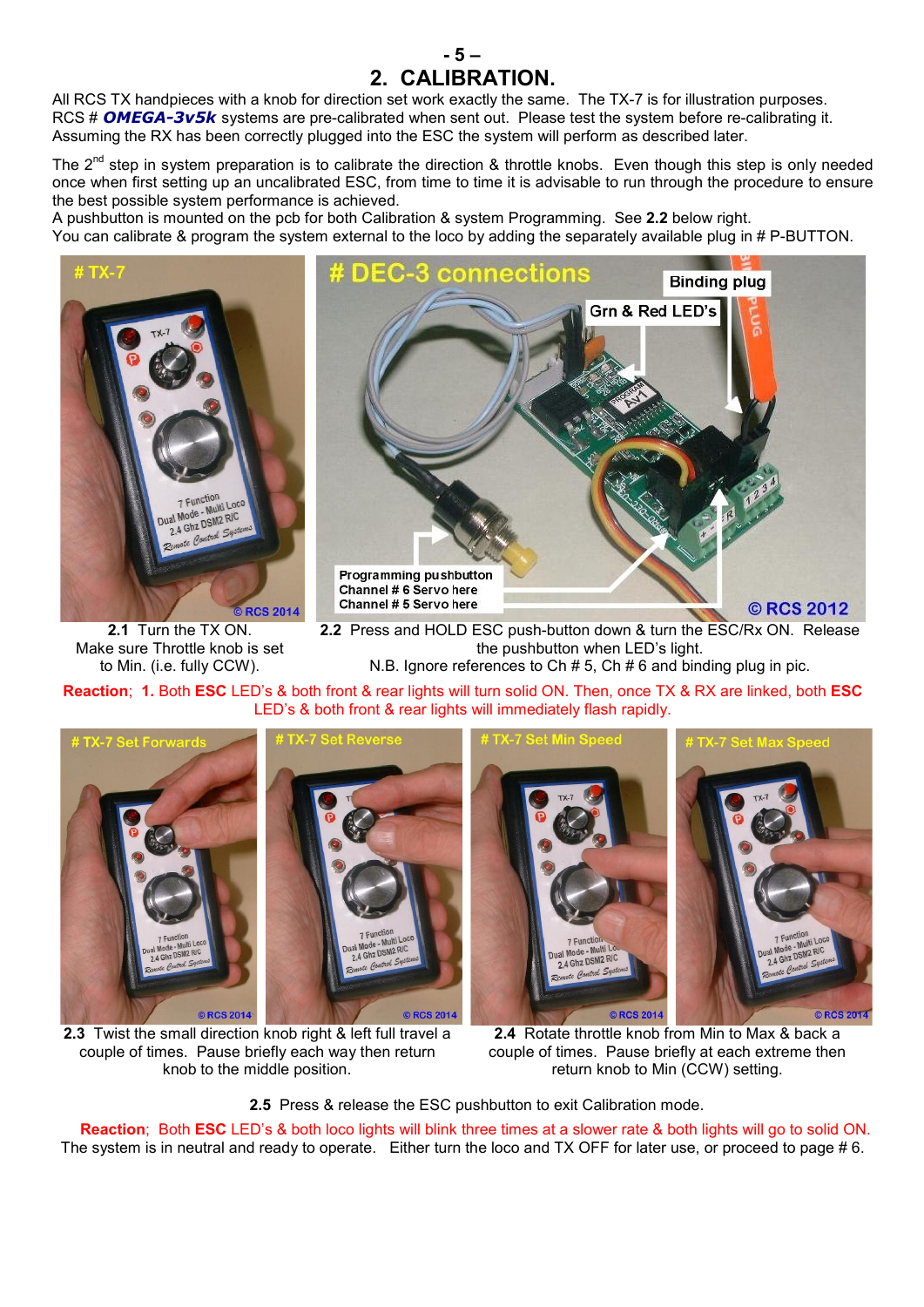

Operating features of the *# PnP-3k* system can be programmed from the TX using the supplied pushbutton. Programming can only take place when the system is in neutral.

3.1 START VOLTAGE. This feature is designed to equalise the starting voltage of dissimilar locos.

3.2 TOP SPEED VOLTAGE. This can limit the top speed available. Either for speed matching locos or, for limiting the top speed of one loco, say, when the system is being operated by children.

3.3 MOMENTUM. Toggle momentum control ON or OFF.

3.4 DEFAULT DIRECTION. Re-set the direction of a loco when it is to run back to back with another loco.

3.5 SYSTEM RESET. This takes # 1 & # 2 back to the factory default if incorrectly set.

3.6/7/8/9 SET SOUND TRIGGERS 2, 3 & 4 from MOM (Default) to Latch ON - OFF.

#### HOW TO USE THE PROGRAMMING FEATURE.

Turn the TX & Loco ON. The RX & loco lights will stay OFF until the TX & RX are linked. Then blink 3 x times & go solid ON. The system will then be, & must stay, in neutral. Or, if you have been running, return to neutral before programming. Then press the pcb pushbutton once & the lights will go out. The system is now in Programming Mode.

#### SPEED MATCHING.

If you have two or more locos that have dissimilar starting and top speeds, you can adjust those voltages so the locos will be fairly accurately speed matched across the speed range. It has been our experience that absolutely accurate matching is not really needed for smooth performance. The trade off is, the top speed of a consist of locos controlled by one TX will be limited to the top speed of the slowest loco.

3.1 START VOLTAGE. We suggest you test the locos you wish to match one at a time to find out and note the knob setting at which the **slowest** starting locos begin to move.

Then, with the slowest loco stopped and the direction set to neutral:

Move the throttle knob to the loco start speed desired. i.e. to the knob position where the loco started moving.

Then twist the direction knob to the right and back again ONCE only. The lights will blink ONCE with the twist.

Wait a couple of seconds for the lights to blink **ONCE** again indicating the new start voltage setting has been stored in the system memory. Then move the large throttle knob back to zero (OFF) position. i.e. knob is fully CCW.

Then press and release the pushbutton on ESC. The lights will blink three times and then go to all solid ON. i.e. Neutral. Repeat the procedure if the setting is incorrect.

3.2 TOP SPEED VOLTAGE. If speed matching, we suggest you test the locos you wish to match one at a time to find out the knob setting at which the fastest loco matches the top speed of the slowest loco.

Then, with the fastest loco stopped and the direction set to neutral:

Move the throttle knob to the lower top speed desired for the loco. i.e. to the knob position where the fastest loco matched the top speed of the slowest loco.

Then twist the direction knob to the right and back again TWICE only. The lights will blink ONCE with each twist.

Wait a couple of seconds for the lights to blink TWICE again indicating the new top speed voltage setting has been stored in the system memory. Then move the throttle knob back to zero (OFF) position. i.e. knob is fully CCW.

Then press and release the pushbutton on ESC. The lights will blink three times and then go to all solid ON. i.e. Neutral. Repeat the procedure if the setting is incorrect.

OR: When children are using the loco, you can follow the same steps to limit the top speed of any loco.

3.3 MOMENTUM. Toggle momentum control ON or OFF.

Twist the direction knob to the right and back again THREE times only. The lights will blink ONCE with each twist.

Wait a couple of seconds for the lights to blink **THREE** times again indicating the default momentum  $ON - OFF$  setting has been stored in the system memory.

Then press and release the pushbutton on ESC. The lights will blink three times and then go to all solid ON. i.e. Neutral.

3.4 DEFAULT DIRECTION. To re-set the default direction of a loco to run back to back with another loco:

Twist the direction knob to the right and back again FOUR times only. The lights will blink ONCE with each twist.

Wait a couple of seconds for the lights to blink FOUR times again indicating the default direction setting has been stored in the system memory.

Then press and release the pushbutton on ESC. The lights will blink three times and then go to all solid ON. i.e. Neutral.

3.5 SYSTEM RESET. To take # 3.1 & # 3.2 back to the factory default if incorrectly set:

Twist the direction knob to the right and back again FIVE times only. The lights will blink ONCE with each twist.

Wait a couple of seconds for the lights to blink FIVE times again indicating the start & top speed voltage settings have been returned to default in the system memory.

Then press and release the pushbutton on ESC. The lights will blink three times and then go to all solid ON. i.e. Neutral.

#### 3. 6/7/8/9 SET SOUND TRIGGERS F2, F3 & F4 from MOM (Default) to Latch ON - OFF.

# F2, twist the direction knob to the right and back again SEVEN times only. The lights will blink ONCE with each twist. Wait a couple of seconds for the lights to blink **SEVEN** times again, indicating the trigger has toggled to latch ON-OFF. Then press and release the pushbutton on ESC. The lights will blink three times and then go to all solid ON. i.e. Neutral.

Repeat procedure for trigger # F3 (EIGHT pushes). # F4 (NINE pushes).

Repeat procedure to change either of these 3 x triggers back to MOMENTARY from Latch ON – OFF.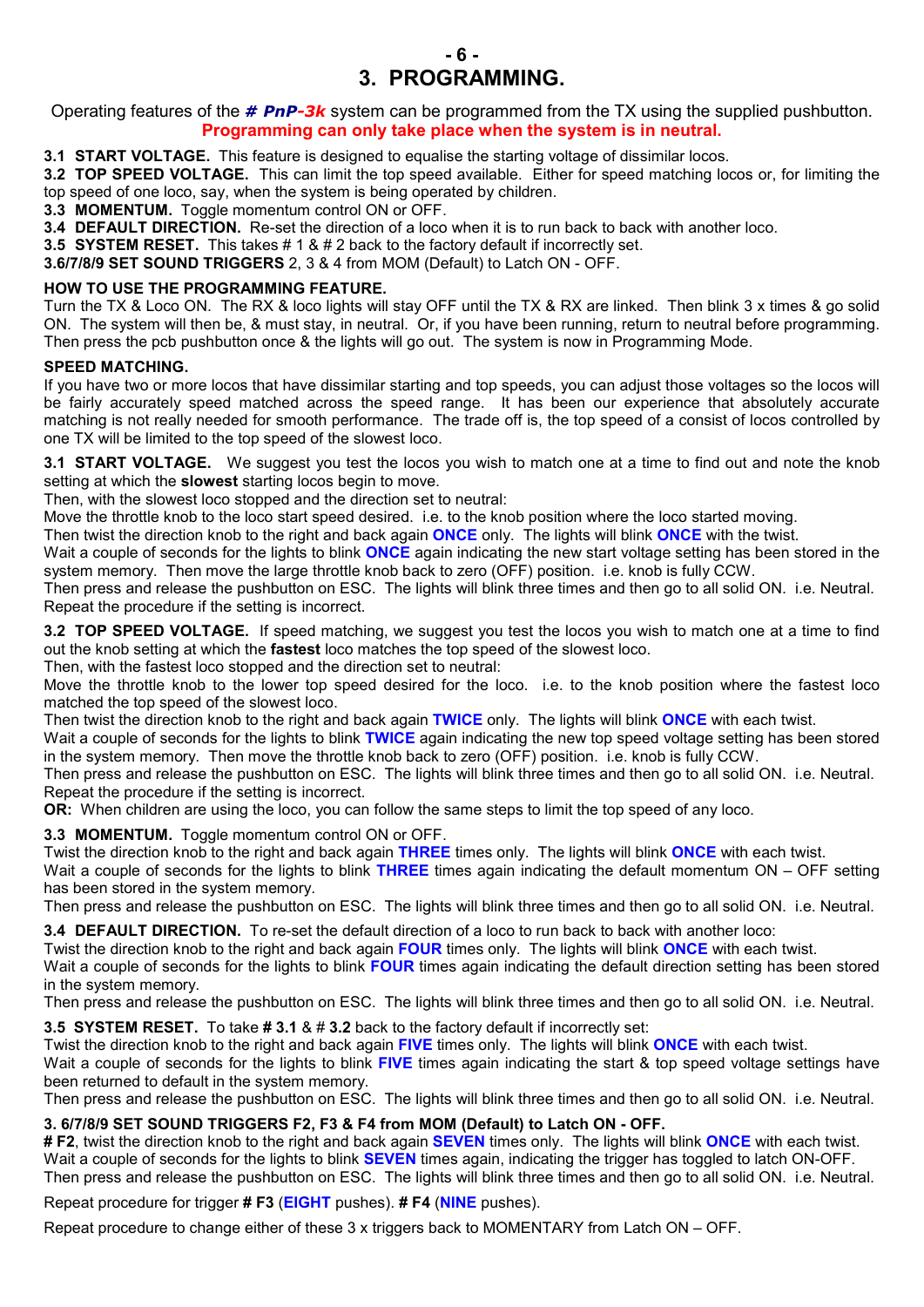# OPERATING THE # *PnP-3k* ESC.

# 4. HOW TO OPERATE AFTER COMPLETING CALIBRATION & PROGRAMMING.

### THE THROTTLE KNOB MUST BE ALL THE WAY MIN (CCW) BEFORE TURNING THE SYSTEM ON.

Always turn the TX on first. Then turn the loco ON. The loco will give a slight jerk (See page #8) & the **ESC** & loco lights will stay OFF. After between 2 - 8 seconds the TX & RX will recognise each other. The RX LED and both ESC LED's will come ON & blink three times & then all lights will go to solid ON.

## N.B. In order to select a direction the throttle knob must be at MIN and the system must be in neutral.

#### 4.1 FORWARDS.

To select forwards direction twist the Direction knob fully to the right (CW) & leave it there.

The Red LED on ESC & rear loco light will go out. The green LED on the ESC pcb & the front loco light will stay ON. If the *#PnP-3k* ESC default motor & lights direction is incorrect please see Page # 6 PROGRAMMING of the full instructions. Use the 3.4 DEFAULT DIRECTION feature to make changes.

4.2 SPEEDING UP. Gently twist the knob clockwise (CW). The loco will accelerate away after slightly turning the knob. The speed is proportional to the knob position with a small amount of momentum built in to prevent sudden jerky movements. Let the knob go once the desired speed has been reached. The speed will stay the same until the knob is rotated CW or CCW. Min - Max speed takes 2 x seconds.

4.3 SLOWING DOWN. Turn the knob CCW back to the desired speed. Max - Min speed takes 2 x seconds.

4.4 STOPPING. Turn the knob completely CCW back all the way to stop. The ESC LED & front light will be ON.

4.5 REVERSE. You must completely stop the loco first. The Throttle knob must be at Min. (i.e. fully CCW). Then:

Twist the direction knob back to the left (CCW) to the neutral position.

Both ESC LED's & both front & rear loco lights (if fitted) will go to solid ON.

Then twist the direction knob fully to the left (CCW) and leave it there.

The Green LED on ESC & front light will go out. The Red LED on the ESC pcb & the rear light will stay ON.

To speed up, slow down & stop in reverse see 4.2 SPEEDING UP, 4.3 SLOWING DOWN & 4.4 STOPPING above.

# CONTROLLING SOUND TRIGGERS.

#### SOUND SYSTEM TRIGGERS.

For the sound triggers to work there MUST be a common ground (-) connection between the ESC and sound system.

1. Sound powered by a separate battery. Connect the grounds on both the ESC and sound system.

2. Sound powered by ESC. Already has a common ground.

The **#PnP-3k ESC** has 4 x sound triggers controlled by the four small push buttons on the TX-7 handpiece.

The Ch # 2 servo lead must go to Ch # 2 on the RX.

The Ch  $# 4$  servo lead must go to Ch  $# 4$  on the RX.

The two LH pushbuttons F1 (top) and F2 (bottom) control terminals # 1 (Green) & terminal # 2 (Purple).

The two RH pushbuttons F3 (top) and F4 (bottom) control terminals # 3 (Brown) & terminal # 4 (Grey).

You can activate any sound with any trigger depending on which pushbutton you want to operate the sound with.

The default for each is Momentary. F2, F3 & F4 are programmable for latch ON – OFF instead. See page # 6. 3.6/7/8/9.

#### N.B. With the TX-2s only, the F1 button will control output # 2 and the F2 button will control output # 4. You can also use the two accessory knobs on the TX-5 by twisting to the right or left to activate the sound. Just remember to return the knobs to the middle neutral position.

When using with Momentary function, press the button until the sound is activated. Release button to turn sound OFF. When using with a Latch ON – OFF function, press and hold the button for one second until the sound is activated. Then release the button and the sound will stay ON. Press the same button for one second & release to turn the sound OFF. They can be used as is with most sound systems such as Sierra®, Phoenix®, Dallee® & MyLocosound®.

Sierra will require the additional purchase of one # SSI-12v5 so that Sierra can function correctly.

### USING PUSHBUTTONS FOR SERVO FUNCTIONS.

With **#PnP-3k ESC** the TX-7 pushbuttons can be used to control servos instead of sound triggers. F1 & F2 give half servo movements each way from neutral on Ch # 2. Plug servo into appropriate channel on the RX. F3 & F4 give half servo movements each way from neutral on Ch # 4. Plug servo into appropriate channel on the RX.

#### Ch # 5 SERVO FUNCTION.

The *#PnP-3k* ESC has 1 x output available for a mechanical servo function such as Kadee servo uncoupler. Simply plug the Kadee into the Ch # 5 terminal on the RX. Activate with the large red pushbutton top right on TX. Servo goes from one extreme of travel to the other. Servo goes back to start position when button is released.